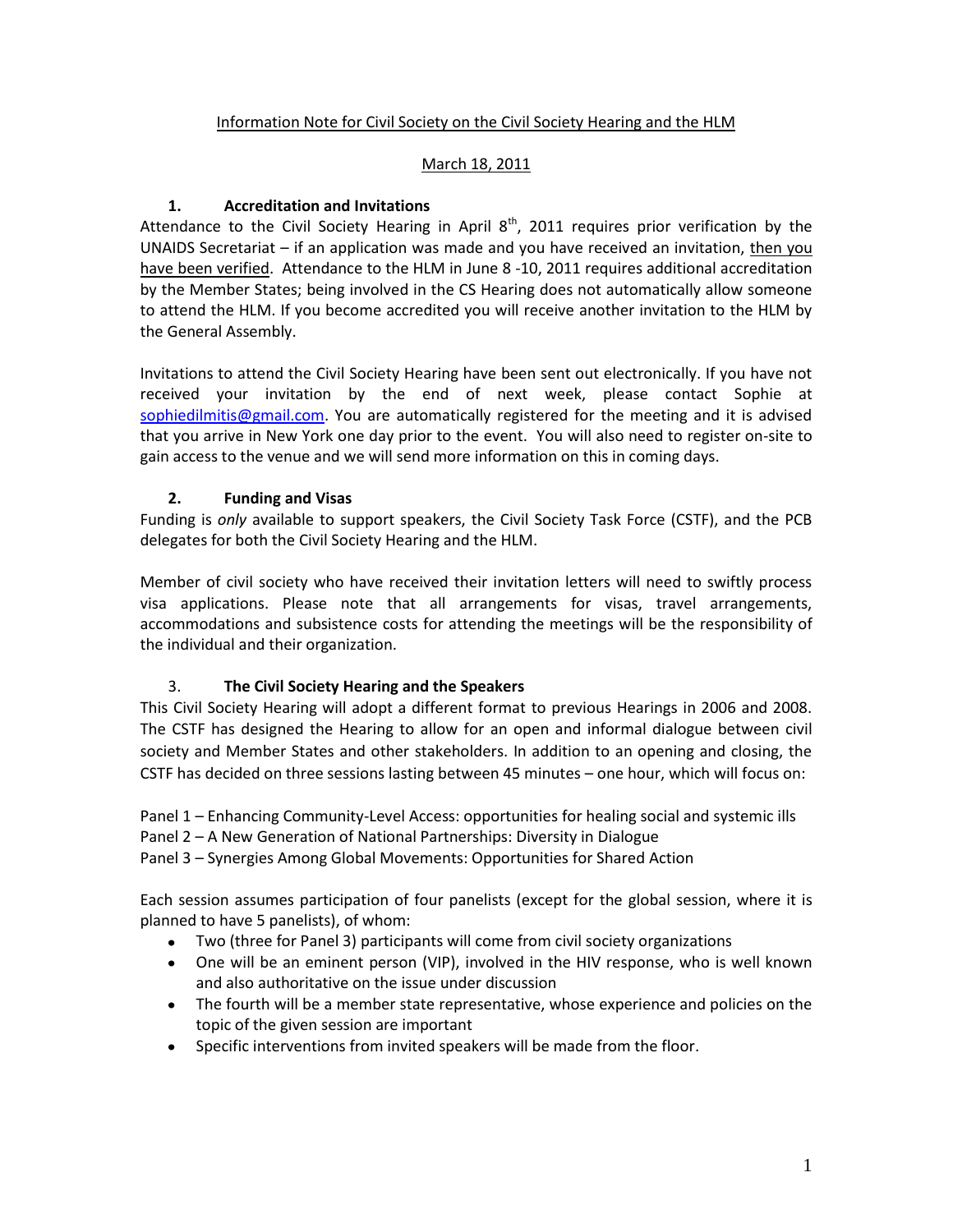Speakers for both the Civil Society Hearing were chosen from the list of applicants by the Civil Society Task Force (CSTF) and these were approved by the Office of the President of the General Assembly, not by the UNAIDS Secretariat.

There are still speakers that are being confirmed. Confirmed speakers for the CS Hearing are:

- $\bullet$ Kenly Sikwese, Network of Zambian People Living with HIV (NZP+)
- Kim Nichols, African Services Committee
- $\bullet$ Steve Ismael Nemande Tchatchoua, Alternatives – Cameroun
- Lorena Di Giano, Red Argentina de Mujeres Viviendo con vih-sida
- Maxensia Nakibuuka, Huairou Commission
- Manuella Donato, Global Youth Action Network
- Nataliya Leonchuk, East Europe and Central Asia Union of PLWH  $\bullet$
- Janice Eastman, Education International  $\bullet$
- $\bullet$ Jeanne Gapiya, Association Nationale de Soutien aux Seropositifs et aux Personnes Malades (ANSS)
- Joanne Lim-Pousard, Levi Strauss and Co
- Nyaradzayi Gumbonzvanda, World Young Women's Christian Association (World YWCA)  $\bullet$
- Nuraan Osman, Islamic Resource Foundation of South Africa
- Maged El Sayed Rabey, GNP+, Egypt
- Veronica Cenac, Caribbean Vulnerable Communities
- $\bullet$ Christopher Senyonjo, St. Paul's Foundation for International Reconciliation

Speakers have not yet been chosen for the HLM. This will be done when the CSTF meets in early April; we will inform you when confirmations have been made.

Moderators are being decided upon and will be high-level professionals.

# 4. **Background Papers**

The CSTF is in the process of finalizing background papers on the three panels that will support the Civil Society Hearing. They are being developed in consultation with civil society members beyond the CSTF. The documents will be printed in five different languages (English, Spanish, French, Russian and Arabic) and will be available in New York prior to the meeting.

# **5. Civil Society Hearing Pre-Meeting on April 7 , 2011**

The CSTF is organizing a day dedicated to providing information to civil society representatives attending the CS Hearing. The CSTF will meet with speakers and moderators in the morning and will convene with civil society in the afternoon. As soon as we have more details these will be shared. There are a number of other meetings taking place that are also being organized by civil society. Please send details of these to [sophiedilmitis@gmail.com](mailto:sophiedilmitis@gmail.com) so that we can organize and share these widely.

# **6. Civil Society Task Force Contact Details**

| <b>Name</b>          | Organization                      | Country      | <b>Email Address</b> |
|----------------------|-----------------------------------|--------------|----------------------|
| Inviolata Mbwavi     | International Community of        | Kenya        | Inviom@yahoo.com     |
|                      | Women Living with HIV (People     |              |                      |
|                      | living with HIV)                  |              |                      |
| <b>Murray Coombs</b> | Dow South Africa (Private sector) | South Africa | Mwcoombs@dow.com     |